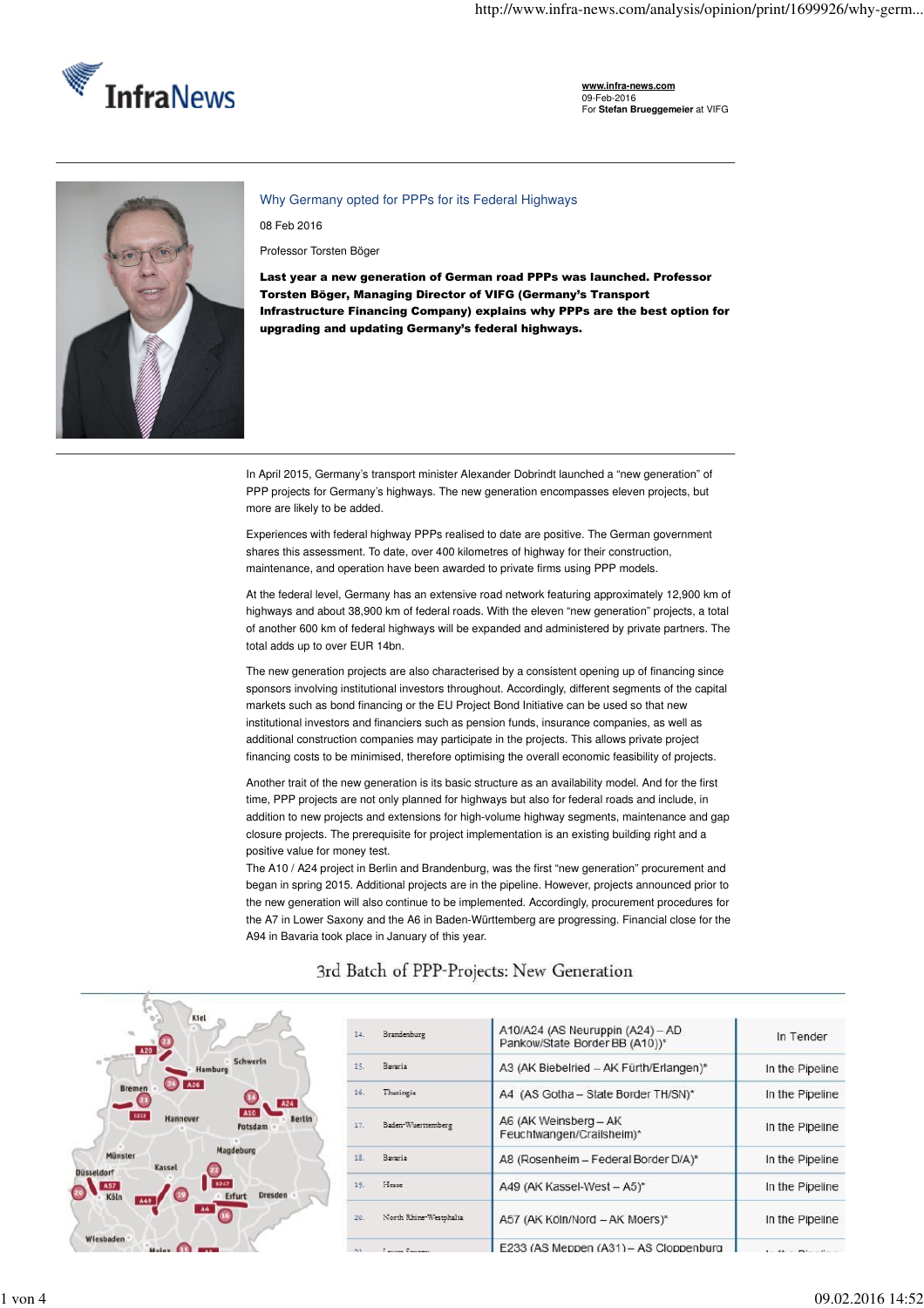|             |     |                                     | $(A1))^*$                                                  | in the Pipeline |
|-------------|-----|-------------------------------------|------------------------------------------------------------|-----------------|
| Saarbrücken |     | Thuringia                           | B247 (Bad Langensalza - A 38)*                             | In the Pipeline |
| Stuttgart   | 22. | Schleswig-Holstein/<br>Lower Saxony | A20 (Elbquerung)*                                          | In the Pipeline |
| Müncher     | 24. | Lower Saxony / Hamburg              | A26 (Hamburg (A1) - Rübke (including<br>Hafenquerspange))* | In the Pipeline |
|             |     |                                     |                                                            |                 |

\* Project start is depending on public permission and positive VfM

### From Pilot Projects to the New Generation

In Germany, the first PPP projects were initiated around fifteen years ago to achieve greater control over timelines and expenditures than is possible with conventional implementation and to be able to ensure critical maintenance measures and operational services over the life cycle of the projects. This goal has been achieved in federal highway PPP projects realised to date.

In 2005, the Ministry of Transport introduced the A-Model (expansion model), launching the first federal highway concessions as pilot projects. In these models, the private partner bore the traffic volume risk associated with German truck toll revenues on highway segments.

# Pilot projects



| Bayaria                   | A8 (AS Augsburg-West - AD München-<br>Allach)   | Construction<br>completed |
|---------------------------|-------------------------------------------------|---------------------------|
|                           |                                                 |                           |
| $\mathbf{z}$<br>Thuringia | A4 (State Border Hesse/Thuringia - AS<br>Gotha) | Construction<br>completed |
| Lawer Saxony<br>生         | A1 (AD Buchholz - AK Bremen)                    | Construction<br>completed |
| Baden-Wuerttemberg<br>x   | A5 (Malsch - Offenburg)                         | Construction<br>completed |

#### Key points

- Concession to a private partner
- Widening from 4 to 6 lanes ٠
- Operation and maintenance over a specific period (e.g. 30 years)
- Remuneration through toll revenues of the section + start-up financing

From the public authorities' point of view as commissioning agent, all pilot projects have been characterised by a strict adherence to target costs and deadlines, and all were opened to traffic two or three months ahead of the contractually established timetable. The quality of workmanship and availability of the segment stipulated by the contract has also been achieved in all cases so far. Given the positive experiences with these projects, the Ministry of Transport launched an additional series of PPP projects for federal highways.

Not least as a result of the financial crisis, remuneration based on traffic volumes was replaced with an availability fee for the majority of future projects.



## 2nd Batch of PPP-Projects

| Bayaria            | A8 (AK Ulm/Elchingen - AS Augsburg-<br>West)          | Construction<br>Completed |
|--------------------|-------------------------------------------------------|---------------------------|
| Thuringia          | A9 (AS Lederhose - State Border<br>Thuringia/Bavaria) | Construction<br>Completed |
| Schleswig-Holstein | A7 (AS Neumünster-Nord - south of AD HH-<br>Nordwest) | <b>Under Construction</b> |
| Bavaria            | A94 (AS Forstinning - AS Marktl)                      | Awarded                   |
| Lower Saxony       | A7 (AD Salzgitter - AS Göttingen)                     | In Tender                 |
| Baden-Wuerttemberg | A6 (AS Wiesloch/Rauenberg - AK<br>Weinsberg)          | In Tender                 |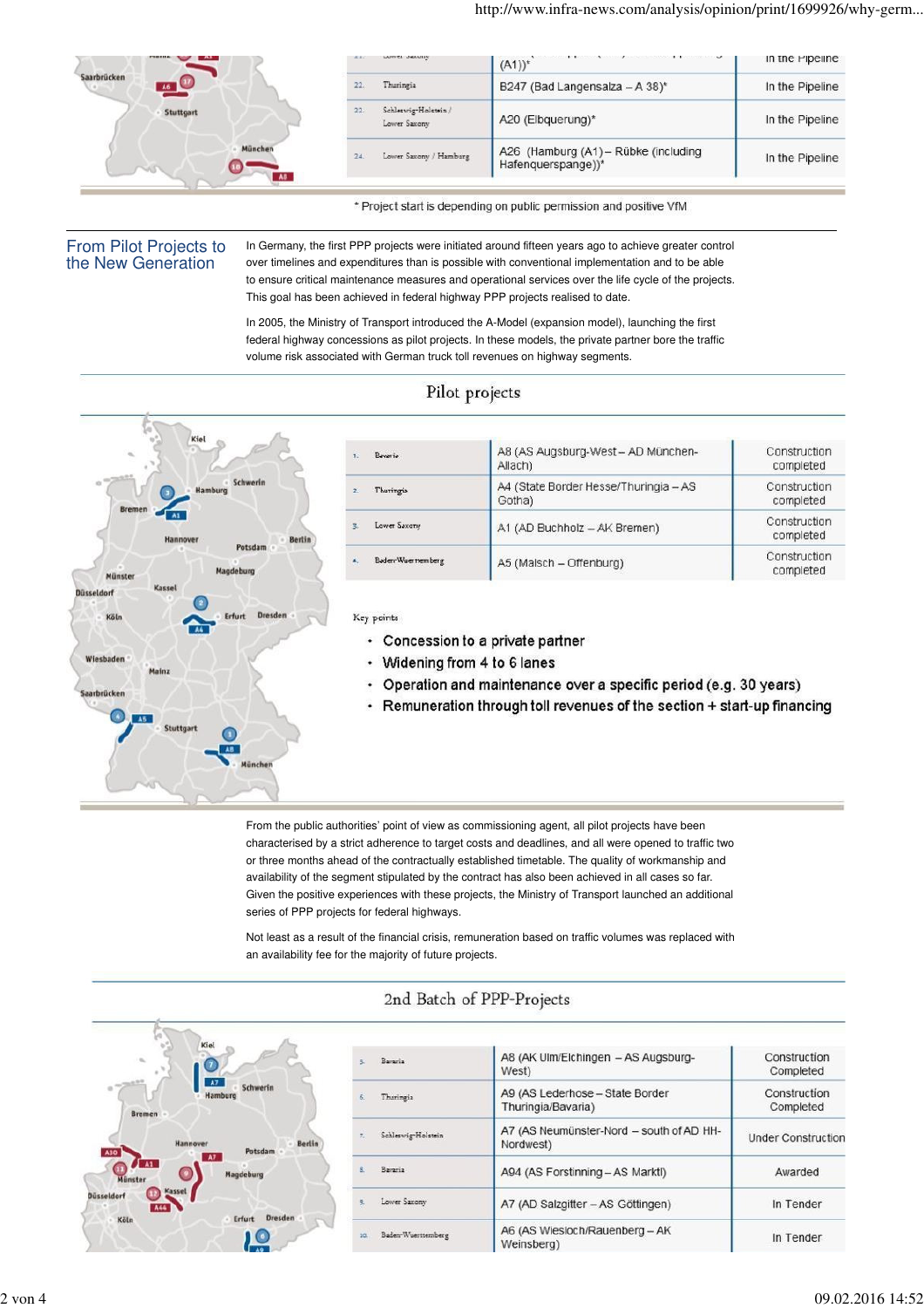| <b>Wiesbaden</b><br>Mainz<br>A61<br>Saarbrücke | North Rhine-Westphalia<br>11 | A1/A30 (A1 Lotte/Osnabrück-<br>Münster/Nord, A30 Rheine/Nord -<br>Lotte/Osnabrück)* | In Preparation |
|------------------------------------------------|------------------------------|-------------------------------------------------------------------------------------|----------------|
| Stuttgart                                      | Hesse<br>12.1                | A44 (Diemelstadt - Kassel-Süd)*                                                     | In Preparation |
|                                                | Rhineland-Palatinate<br>13.  | A61 with further sections of A650, A65<br>(Worms - State Border RP/BW)*             | In Preparation |
| 967                                            |                              | * Project start is depending on public permission and positive VfM                  |                |

#### Experiences with Federal Highway **PPPs**

The are several reasons why federal highway PPPs have been almost exclusively positive. For example the life cycle approach to planning, financing, construction and operation provided by a single operator combined with the contractually guaranteed, long-term availability and quality of a highway segment (contractually stipulated level of service, fixed penalties for poor workmanship or deficient performance, etc.) has proven to be an engine for profitability. This has ensured long-term and far-sighted maintenance management.

An incentive structure based on risk-taking, private financing and a long-term transfer of responsibility to a contractual partner has turned out to be highly effective in nearly every case, resulting in profitable project outcomes. The private operator can also plan and direct the lifecycle of the project technically and economically.

In addition, they can identify risks and take into account what economic impact they will have on the remaining project implementation. In projects to date, from the public authorities' point of view, there have been no construction cost overruns or unmet deadlines. To the contrary, all projects have been completed earlier than contractually specified and the level of construction and organisational operations is of high quality.

This also leads to economic growth effects, since the infrastructure is ready much sooner than in the case of a conventional implementation. And all services are represented transparently, which is an important prerequisite, from the public authorities' point of view, for regarding highway segments as assets.

Another factor for the success and efficiency of federal highway PPP projects is the use of private capital. In the first seven PPP federal highway projects (A-Models) alone more than EUR 2.5bn of private capital has been invested.

And private capital investment not only brings relief to public budgets, but also creates an incentive for efficient project management. Escalating costs and lengthy construction times can therefore be avoided unlike with many large-scale projects. At the same time, long-term contracts ensure a high level of quality over the long run and provide a stimulus for innovation in construction, maintenance and operations.

## PPPs critics

Despite these positive attributes, PPP models are often the subject of criticism in Germany. For example, the Federal Court of Auditors continues to view the implementation of federal highway PPP projects with a degree of skepticism, openly questioning the economic feasibility of this procurement model. This criticism has led to considerable uncertainty in the political realm and among the public.

This is surprising when considering that the problems involving conventional procurement has become even more acute since PPPs were first introduced. Investment and refurbishment backlogs have not been reduced, and in some cases have dramatically intensified. Moreover, a life cycle-oriented management of infrastructure and an institutional guarantee of long-term maintenance do not feature in conventional procurements any more than they did fifteen years ago. And, as before, cost risks are still not systematically factored in and budgets and timetables are still not met.

Just how differently PPP measures are evaluated is demonstrated by the frequent criticism of private financing costs. PPP critics such as the Federal Court of Auditors are eager to point to the advantages of lower interest-rate costs associated with public sector financing, concluding from this that it is not possible for a PPP project to be more value for money than one realised with public monies.

But here the essential economic functions of the financing are simply ignored.

In a PPP model, the amount of interest is an expression of the investor's evaluation of the risks associated with the project. This includes project implementation that meets target costs and deadlines, a quality level that matches contractually-specified expectations and the availability of the highway segment over a thirty-year period. And, if applicable, relative to expected revenues. This produces a strong incentive to manage the project closely, to implement a comprehensive risk management plan and to establish comprehensive and transparent process oversight.

By contrast, interest rates with public sector financing are of course unquestionably "cheaper." But